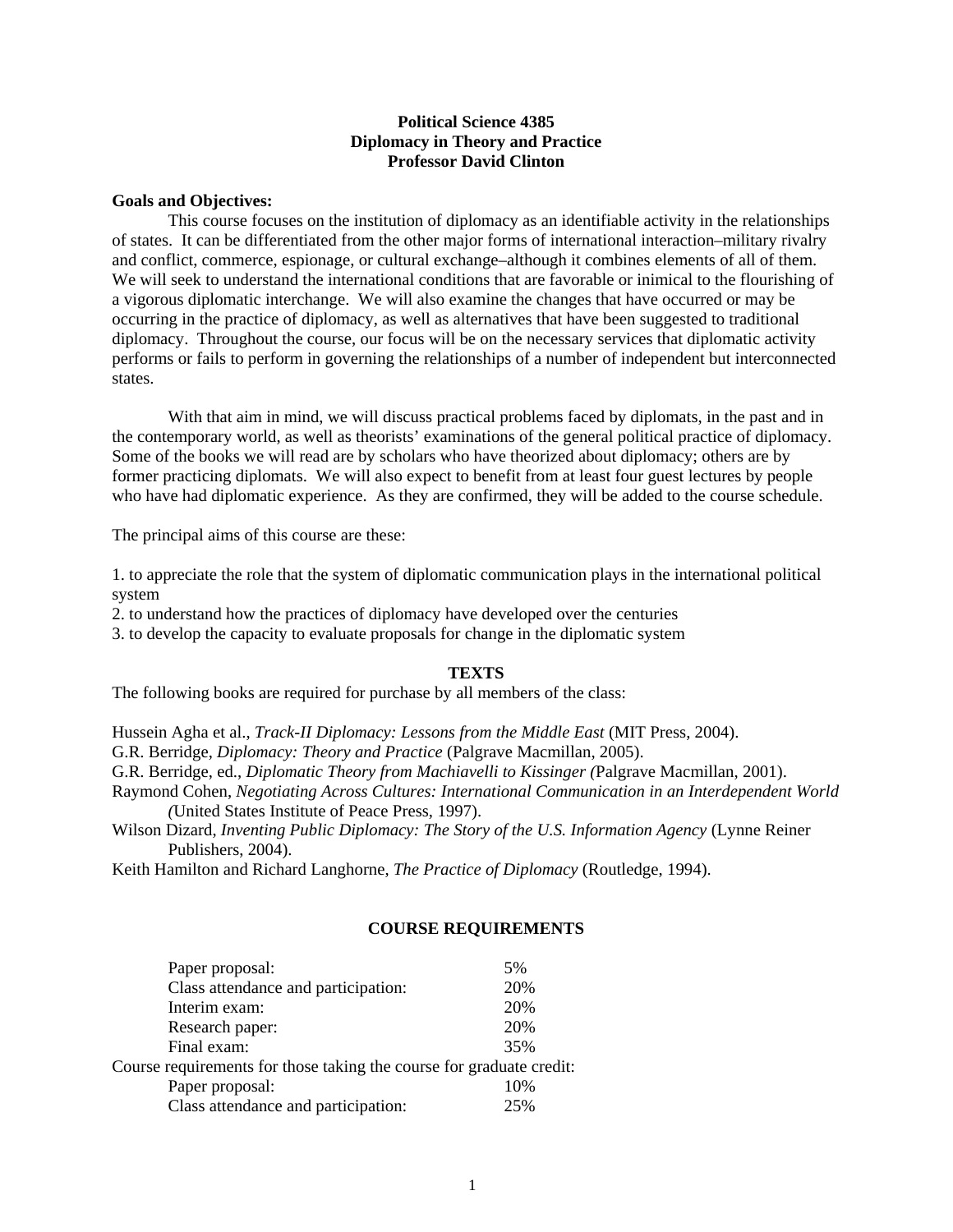| Research paper:    | 30% |
|--------------------|-----|
| Final examination: | 35% |

 The research paper (of ten pages for undergraduates, of twenty pages for graduate students) is intended to apply our theoretical discussions of diplomacy to a real contemporary case. You are to select a current international dispute or other issue and, taking the side of any of the participants to the dispute, analyze whether the issue is susceptible to the tools of diplomacy and explain why or why not. If your opinion is that it is possible to serve your party's interests through the use of diplomacy in this instance, then you are to lay out the diplomatic techniques that you advocate and explain why they will be beneficial to your party. If your opinion is that it is not possible to serve your party's interests through the use of diplomacy in this instance, then you are to explain what circumstances will have to change before it becomes desirable to resort to diplomacy. Your paper proposal, giving your issue and least five noninternet sources, is due in Week Four. Passing the course requires submission of all assignments.

 All members of the class are expected to attend all sessions of the class and to have completed the assigned readings before the date on which they are listed. Having the readings done ahead of time is the only way you will be able to participate usefully in the class discussions, and this class will place a good deal of emphasis on in-class discussion. In accordance with Baylor's attendance policy, a student who misses more than 25% of the scheduled classes, will fail the course.

| <b>Grading Scale:</b>                     |                 |                 |                 |                 |
|-------------------------------------------|-----------------|-----------------|-----------------|-----------------|
| $91-100\% = A$                            | $87-90\% = B +$ | $81 - 86\% = B$ | 77-80%=C+       | $70 - 76\% = C$ |
| $60 - 69\% = D$                           | $0 - 59\% = F$  |                 |                 |                 |
|                                           |                 |                 |                 |                 |
|                                           |                 |                 |                 |                 |
| <b>Grading Scale for Graduate Credit:</b> |                 |                 |                 |                 |
| 95-100%=A                                 | 91-94%=A-       | $87-90\% = B +$ | $84 - 86\% = B$ | $81 - 83\% = B$ |

# **COURSE OUTLINE**

| Date       | Topic                                                             | Readings                                     |
|------------|-------------------------------------------------------------------|----------------------------------------------|
| Week one   | Introduction: What Is Diplomacy?                                  | handout; Berridge (DT), pp. 1-5              |
|            | Part I: The History and Development of Diplomacy                  |                                              |
| Week two   | The Background of Diplomacy                                       | Hamilton & Langhorne, pp. 1-54               |
| Week three | Machiavelli and Guiciardini                                       | Berridge (DT), pp. 7-49                      |
| Week four  | The "Old Diplomacy"                                               | HM, pp. 55-85; Berridge (DT), pp. 50-<br>124 |
| Week five  | The Nineteenth Century                                            | HM, pp. 89-135; Berridge (DT), pp.<br>125-50 |
|            | -paper proposal due                                               |                                              |
| Week six   | The "New Diplomacy"                                               | HM, pp. 136-82; Berridge (DT), pp.<br>151-80 |
|            | Part II: The Institutions and Practices of Contemporary Diplomacy |                                              |

| Week seven | The Diplomatic Environment and       | HM, pp. 183-227; Berridge (D), pp. |
|------------|--------------------------------------|------------------------------------|
|            | The Ministry of Foreign Affairs 1-24 |                                    |